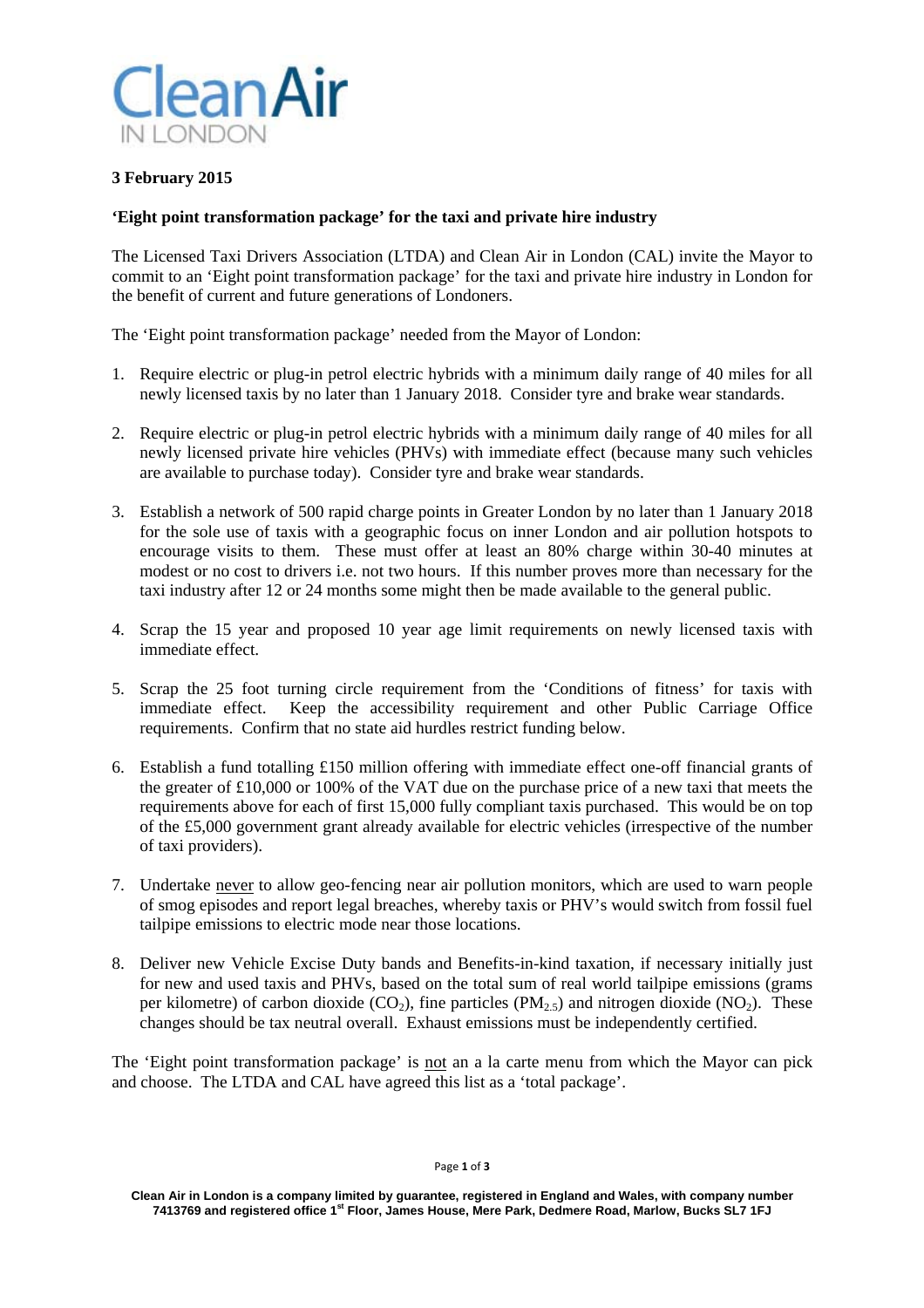

### **Quotes**

Steve Mcnamara, General Secretary of the Licenced Taxi Drivers Association, said:

"London taxi drivers want to be able to purchase and drive, clean modern taxis. With the right incentives and by working with the trade Boris has the opportunity to ensure that London is the first city in the world to have a taxi fleet comprised exclusively of Zero Emission Capable vehicles."

Simon Birkett, Founder and Director of Clean Air in London, said:

"After nearly seven years as Mayor, Boris Johnson can no longer blame others for the state of the taxi industry and the 30% of particle emissions he estimates it produces in central London.

"Few people outside the taxi industry realise that the Mayor's strict Public Carriage Office requirements determine which vehicle(s) a taxi driver can buy and/or drive to do his or her job. Today, this means drivers must buy one of two large, relatively unaffordable diesel vehicles to compete against Private Hire Vehicles purchased at a fraction of that cost. The Mayor should turn an onerous obligation into a mechanism for transformation.

"Clean Air in London and the Licensed Taxi Drivers Association are therefore inviting the Mayor the deliver an 'Eight point transformation package' for the benefit of current and future generations of Londoners. The package would:

- 1. guarantee service to customers;
- 2. limit cost to customers;
- 3. minimise environmental impacts;
- 4. ensure the financial sustainability of industry participants; and
- 5. manage industry change.

"We urge the Mayor to accept this package and put it in place before he leaves office. Candidates in the 2016 Mayor election must commit to keep and build on it.

"The 'Eight point transformation package' is deliverable, financially realistic and good for customers, taxi and PHV drivers and public health."

**ENDS** 

**Notes** 

### **1. Previous taxi industry publications from Clean Air in London**

http://cleanair.london/solutions/licensed-taxi-drivers-association-supports-our-air-pollutioncampaign/

http://cleanair.london/sources/mayor-is-destroying-the-taxi-industry-in-london/